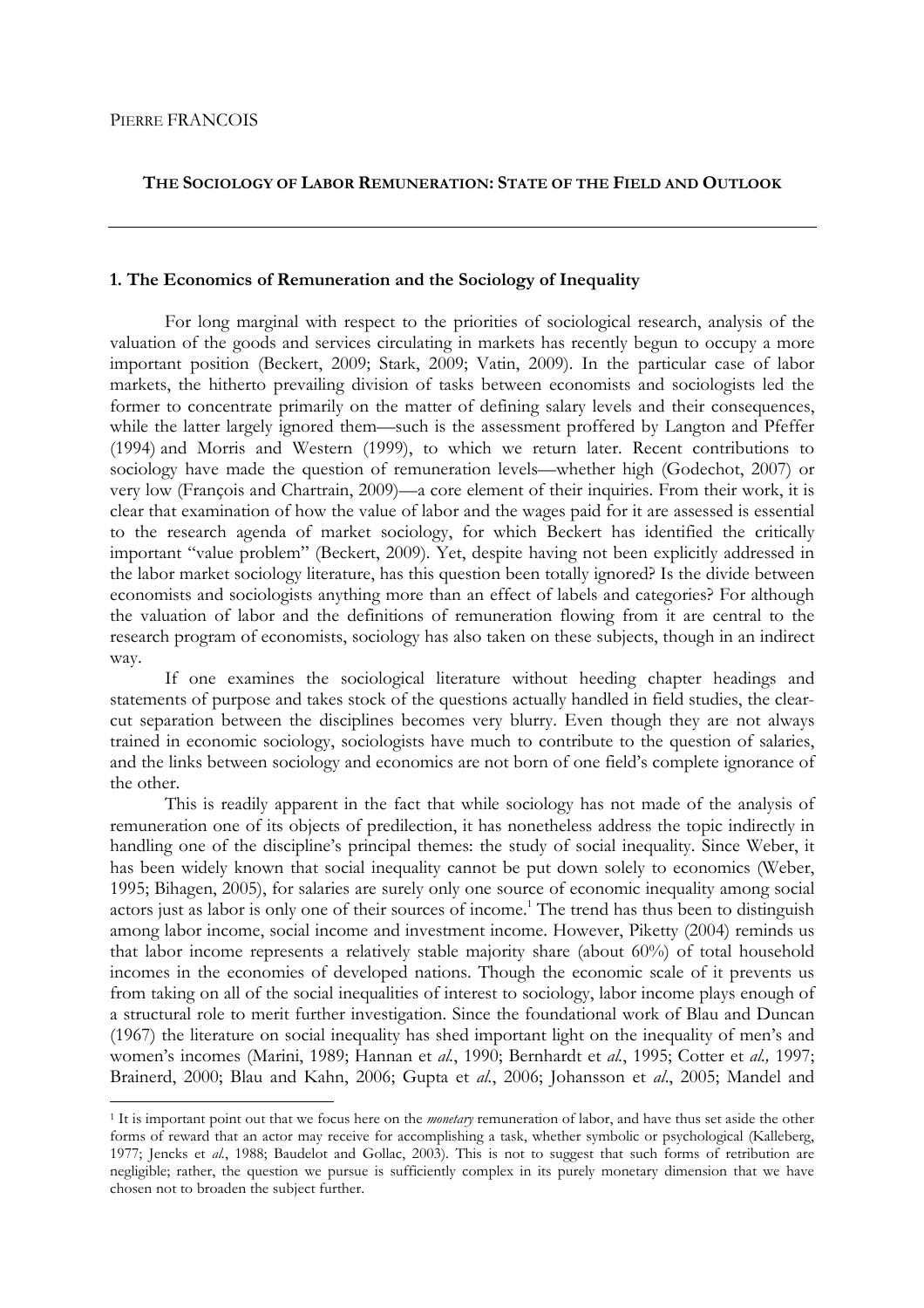Semyonov, 2005), and the salary discrimination confronting members of minority groups (Lieberson, 1980; Kaufman, 1983; Carpenter, 2005; Western and Pettit, 2005).

 Our question is more specific: what role does the study of *labor markets* play in determining wages? According to Granovetter and Tilly (1988) the effects of the categories used in studying income inequality—such as gender or ethnicity—can only be understood by reconstituting a chain of causality which, sooner or later, leads to what they call a "labor process": in other words, variables such as these play a role in shaping income inequality, but only to the extent that their effect is mediated by economic mechanisms. In more specific terms, inequalities between men and women or between communities can in their view be explained by looking at the dynamics of job rankings on the one hand, and those of matching individuals with jobs on the other. It is because gender and ethnicity weigh on these mechanisms that differences in remuneration levels appear and persist. It indeed seems accepted that, as Morris and Western (1999) suggest, inquiries since Blau and Duncan into the processes that produce social inequalities have given more and more importance to *economic* mechanisms (Gerber, 2006).

 This begs the question: what mechanisms are they talking about? At the risk of simplifying, one can distinguish two large groups of hypotheses, both of which are borrowed from economics: human capital and segmentation. The theory of human capital dates from the Sixties and comes from the Chicago economists (Becker, 1983). It introduces the hypothesis of the heterogeneity of the labor factor while maintaining its neo-classical framework of reasoning: social actors dispose of varying reserves of human capital, and thus are unequally capable of contributing to the production of goods and services. The population (workforce) is therefore distributed as a function of the level of human capital; labor demand depends on the demand for goods and the level of human capital necessary to produce them, and the play of supply and demand determines the levels of remuneration associated with the various levels of human capital. This simple hypothesis—that salary levels depend on training—has been tested in a number of studies that sought to grasp remuneration in sociological terms (Waldinger and Robertson, 1994; Barron et *al.*, 1993; Tienda and Lii., 1987; Zhou and Logan, 1989; Black et *al.*, 2005; Tomaskovic-Devey et *al*., 2005). It was largely to counter this first approach that other sociologists borrowed the second hypothesis in an attempt to define a sociological program for the study of remuneration. To them, sociologists who make use of the human capital hypothesis share the same premise with orthodox labor market economists: they index differences of remuneration to *individual* characteristics. To such an atomized approach of the social sphere they sought an opposing perspective that underscored how differences in remuneration relate first and foremost to *collective* data and, more specifically, social *structures*. This in turn begs the question, which 'structures'? The term is generic enough to refer to extremely varied sets of problems; however, the 'structures' referred to most often are segments of the labor market. The labor market is not homogenous, but is instead divided into segments that have varying levels of remuneration as well as heterogeneous methods for determining remuneration. The analysis of remuneration then focuses no longer on the individual characteristics of wage-earners but instead on the collective structures (segments) into which they fall (Averitt, 1968; Piore, 1973, 1975, 1978). Much empirical work has relied on the segmentation theory (Neuman and Ziderman, 1986; Domanski, 1990; Baron and Bielby, 1984; Kalleberg et *al*., 1981; McManus, 2000; Menger, 2003), but the ultimate goal some hoped to achieve with it has been elusive, that of founding a specifically sociological approach to labor markets and to the formation labor remuneration. Most texts that raise the question in these terms—whether to plead for this sort of sociological imperialism (Kalleberg and Sorensen, 1979; Granovetter, 1981; Kalleberg, 1989) or to demolish it (Smith, 1990) —have remained essentially programmatic. Sociology has not ignored the question of remuneration, and in sociology's understanding of it economic mechanisms play a central role. However, do these economic mechanisms not themselves turn on the notion of *labor market*? To what extent should our understanding of the mechanisms behind the valuation and determination of labor remuneration be informed by market sociology?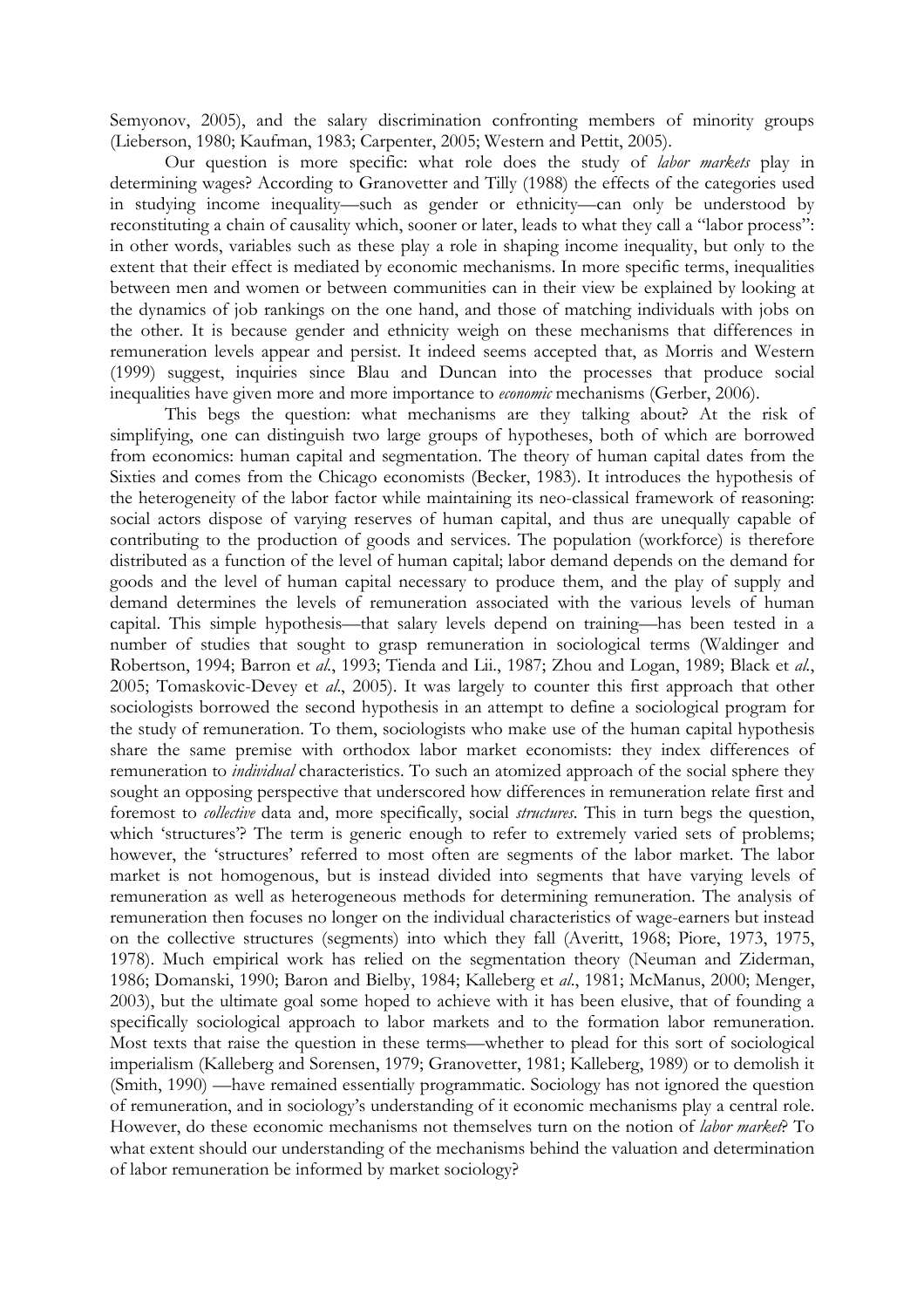Taken on their own, these concepts seem to follow from one another: if sociology is going to borrow the two central hypotheses guiding the work explicitly devoted to this question from economics, then the notion of the market must indeed be instrumental in understanding remuneration. The theory of human capital rests on a series of optimal decisions made by actors who choose to pursue training, and by employers who bring the worker's marginal cost into parity with his or her marginal productivity (which in turn depends on prior investment). The theories of segmentation question the hypothesis that markets are homogenous, but do not call their existence into question: it is indeed markets that segments divide. Looked at more closely, the notion of market—paradoxically—turns out to be analytically superfluous to the sociological research that makes use of these hypotheses. The theory of human capital essentially provides a frame for approaches that seek to measure the impact of the effects of training and skills accumulation on remuneration. As for work that hinges on "structural" hypotheses, it too employs the latter as a structural framework that shapes the determination of remunerations. The market is at best an arena to be deconstructed and segmented, and almost never enters into the analysis as an analytical tool.

 Going further, sociological texts can be divided between those that make use of a notion of the market that the authors attribute to economists and that assimilates the market *de facto* with pure and perfect competition, and those that propose a much more generic sociological understanding of the market (such as that of Kalleberg and Sorensen [1979]). The former focus their analyses on situations that they define in opposition to the 'pure' market, namely internal markets (Doeringer and Piore, 1971) or closed markets (Sarfati-Larson, 1977; Paradeise, 1984); for the latter, the labor markets designate the following:

[...] arenas in which workers exchange their manpower for salaries, status and other forms of remuneration. As a consequence, the concept refers primarily to the institutions and practices governing sales, purchases, and the setting of prices for labor services. These structures include the ways in which workers are distributed among jobs and the rules governing work, mobility, the acquisition of skills and training, as well as the distribution of salaries and other forms of remuneration. (351-352)

The idea of the market in both cases is ultimately of little use for analysis. Inasmuch as one is given to conflate the market with pure competition—an assimilation fraught with problems, to say the least—the 'economists' market' is too far removed from reality to expect any empirical gains from it to distance us from results established previously: as a result, a situation that economists deploy as an analytical reference is in fact an empirical exception, and is one that presupposes extremely heavy investment to be achieved (Garcia, 1986). In adopting Kalleberg and Sorenson's definition (1979) one does have a context within which to reason, but one is still far from possessing an analytical tool: how does one go about identifying within their critical framework the "market forces" which one must either passively surrender to or push back against, depending on one's political options? The temptation is great in such conditions to abandon the term or make of it a local preconception that analysis will seek to deconstruct and substitute with other tools deemed analytically better founded, whether networks (Granovetter, 1995), actor systems and organizational processes (Friedberg, 1997), labor processes (Granovetter and Tilly, 1988), or labor systems (Marsden, 1999). Following each of these conclusions further underscores the labor market's share in the analysis of remuneration: if one of the results of analysis is to show that labor markets do not exist, then those results can in no way bear upon our understanding of the differences in remuneration that do exist.

 The notion of labor market does not have to be abandoned. In the following pages, we seek to demonstrate the usefulness of Max Weber's definition of the market as presented by R. Swedberg (1998) by showing how research on the determination of remuneration can find its place in this analytical context. R. Swedberg (1998) reminds us that even though Weber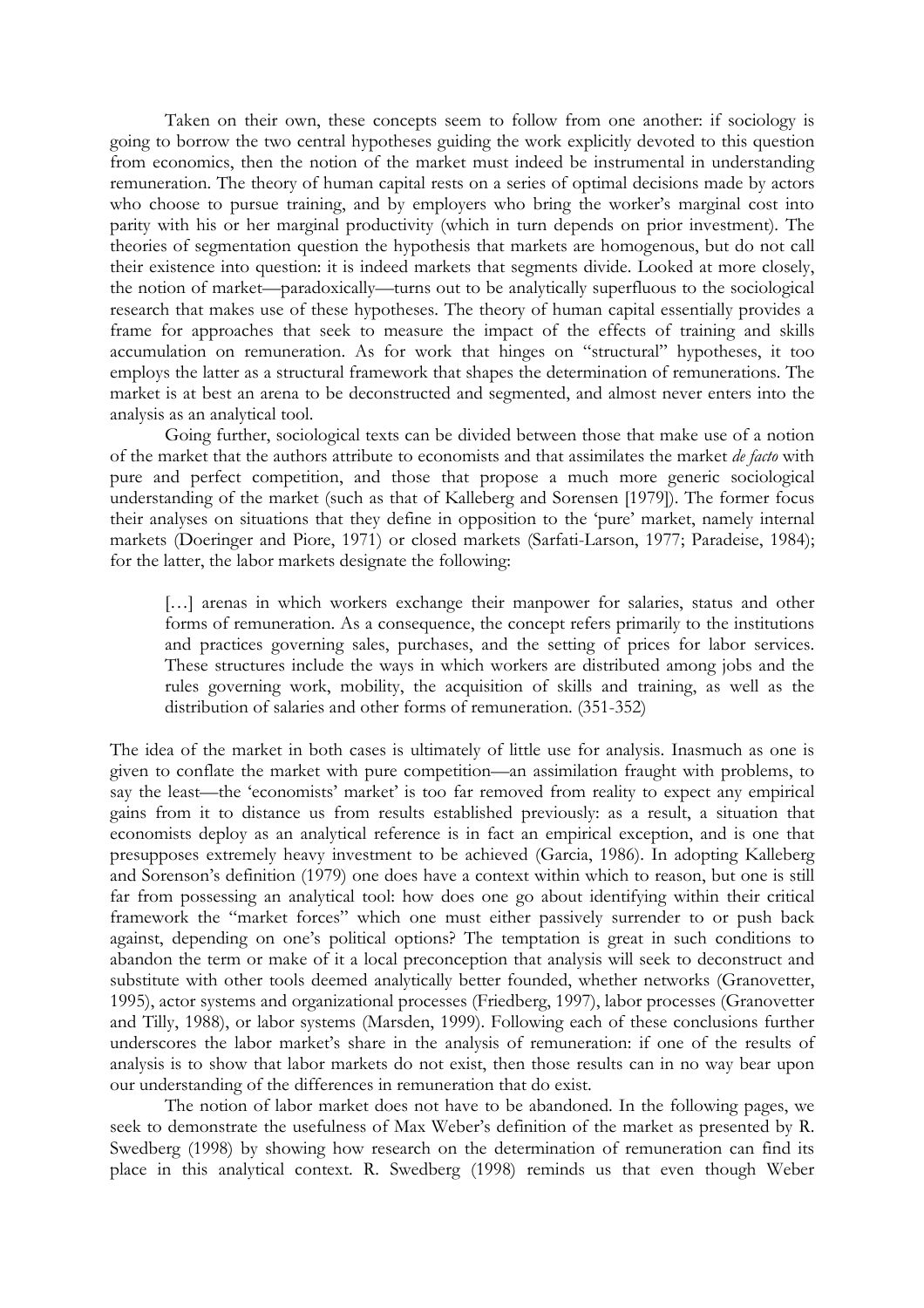considered the market to refer to an "amorphous structure" (1992), his definition of the notion of market is undoubtedly one of the most functional definitions available to sociologists. For Weber (1995b), "one must talk about markets once a majority of candidates for an exchange enter into competition for a chance at the exchange, no matter how one-sided" (410). Swedberg (1998) lends further precision to this definition by noting that a market can be broken down into two sets of interaction. The first game of interaction puts all of those on the side of demand into competition on the one hand, and suppliers on the other; this process of competition allows for selection of a particular supplier and demander, who are then likely to proceed with an exchange. The second game of interaction concerns *the exchange* between *one* particular supplier and *one*  particular demander. This definition is the one we shall retain here, while showing how the research on the question of remuneration can shape and expand it.

### **2. Competition and Remuneration**

# *Competitive Strategies*

Following the definitions Weber (1978) and Simmel (1999, p. 297-319) give of competition, we might suggest that it denotes an indirect struggle over opportunities for exchange. Consequently, this presupposes the accumulation of resources and the implementation of strategies aimed not at delivering blows *directly* at adversaries but that lead instead to parallel efforts by actors in conflict in the market (François, 2008). Analysis of the first game of interaction allows us to pinpoint new approaches that may help account for how remuneration takes shape. Levels of remuneration can depend on the resources actors commit to their competitive struggles. Hence Granovetter (1995), in his classic study of the white-collar labor market in Boston shows how "weak links" represent the most efficient resource at the disposal of actors; more precisely, actors who mobilized "weak links" in the search for employment have access to better-paying jobs than those who utilized other resources. Testing this hypothesis, Bridges and Willemez (1986) and Marsden and Hulbert (1988) show that the net effect of labor relations is less clear than that evidenced by Granovetter; their results notwithstanding, the attention given by each to the modalities of competitive struggle among actors and their implications for remuneration levels is decisive.

Remuneration level is not only a *result* of competitive struggles: it can also be an *instrument* of them. Workers may be tempted to lower their salary expectations in order to increase their chances of being hired. Yet competition over remuneration does not occur only among those supplying labor: attention must be given to the competing strategies among companies to understand how salaries are defined in certain labor markets. In the labor market for musicians specialized in ancient music, remuneration offered by the ancient music ensembles is one of the key elements in the competitive struggle that pits them against each other in the labor market. That labor market struggle is itself determined by the relative positions the ensembles hold in the various markets in which they compete, namely concert, compact disc and sponsorship markets (François, 2005). The competitive strategies of the various actors and the resources they mobilize cannot properly be understood without taking into consideration the characteristics of the goods and services that the workforce allows one to produce. They are thus strongly marked by the more or less high degree of uncertainty that weights on the product market. S. Rosen (1981) has shown how the large differences in remuneration seen in the cultural industries are a reflection of how uncertainty is managed: by concentrating the bulk of production on a few safe bets, by reproducing a single product in great quantities (a CD or a film, for example), one can profit the most from major economies of scale, and keep outsiders—whose chances of success are uncertain—on the margins, where remuneration is much smaller.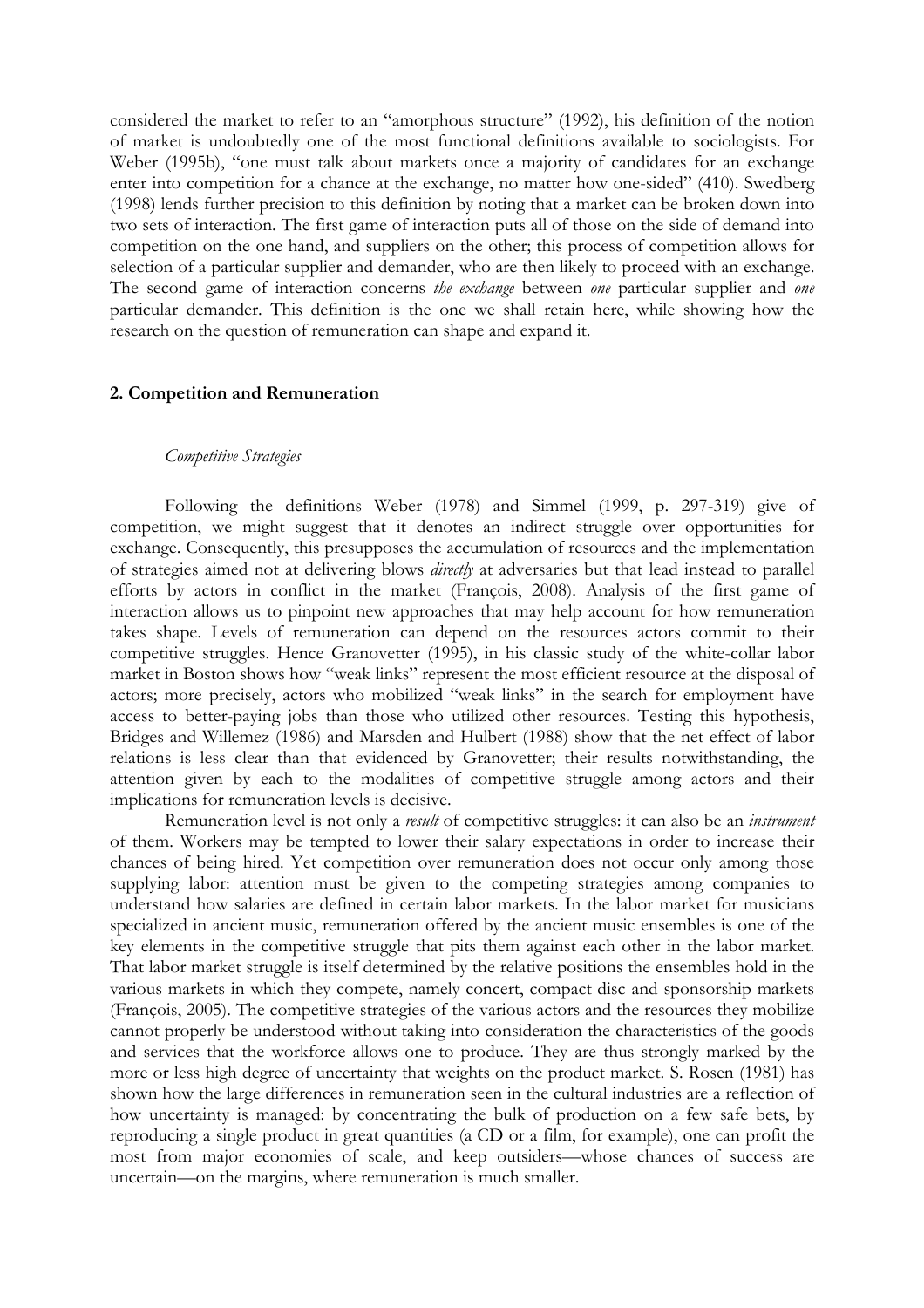It is therefore obvious that analysis of the competition between suppliers on the one hand and demanders on the other must not lead one to neglect one of the accepted principles of market sociology which, ever since Hirsch's foundational article (1972) has been highly interested in "market intermediaries" (Cochoy and Dubuisson, 2000). These intermediaries merit analysis as actors intervening in the definition and implementation of the competitive strategies of suppliers and demanders. For instance, Bielby and Bielby (1999) show how decisive the role agencies play in shaping the careers of script-writers is: authors taken on by those agents who go beyond their simple intermediary roles and take an active part in productions are likely to be better paid than those represented by more traditional agents. Focusing on competitive strategies requires that one reconstruct the strategies, alliances, and resources invested by actors in the indirect struggle pitting them against one another.

Among the various competitive strategies, what Weber called "closure" plays a highly significant role in the labor markets, since it refers to situations that one might call "professional"—in the sense of profession as opposed to occupation (Parsons, 1965; Wilensky, 1964)—or "closed labor markets"( Sarfati-Larson, 1977; Paradeise, 1984). In situations where one group gains a monopoly over the completion of a specific task and eventually becomes able to determine how the labor market is regulated within itself, it is possible for the modalities by which remuneration is defined to become stabilized: in such cases, the resources needed to earn an increase in remuneration are stabilized and formalized, and remuneration ceases to be a discriminatory resource in the struggle among various actors. Karpik's work on lawyers illustrates the importance that ought to be given to the question of price in analysis of professional groups. Karpik situates the question of remuneration within the context of an "economy of quality" in which the encounter between supply and demand is not guaranteed by changes in price but instead by an agreement on quality: price is decided after the transactional principle has been established. In this context, he shows that lawyer honoraria are determined in the context of an economy of moderation: the asymmetry of information that constitutes the relationship between lawyers (who know their quality) and their clients (who do not) is mitigated by an economy of moderation, in other words by the control the group exerts on itself. Thus the strategy of closure that had caught Mr. Weber's attention can be found at the heart of the practices of professional groups amply studied by the sociology of professions. It is nonetheless one strategy among the many weighing on the determination of remuneration: the result of struggles as well as an instrument, remuneration lies at the core of the competitive processes at work in labor markets.

#### *Institutions of Competition*

The competitive struggle does not take place in a social vacuum, far from it: it is framed by rules, mechanisms, and organizations, institutions that help define what level of resources is appropriate in the struggle with other actors. Our purpose here is not to mark out economic institutions that have been widely studied in the past thirty years (Meyer and Rowan, 1977; DiMaggio and Powell, 1983; Greenwood et *al.*, 2008); instead we point to examples of institutions that weigh in on the determination of remuneration. The first type of institution capable of shaping competitive processes refers to what Descombes (1996) calls the "institutions of meaning," and that followers of Durkheim designated as categories of collective understanding. In negotiations and strategies, actors mobilize capacities for action and categories of understanding that are socially instituted, and that inform the way in which they enter into competition with the other actors in the labor market. A brief look at R. Biernacki's (1995) key scholarship helps drive this point home. In his comparison of the invention of labor in England and Germany, Biernacki develops the following simple hypothesis: according to him, "different conceptions of labor-as-commodity engendered national differences in method of remuneration, assessment of products and costs, disciplinary techniques, labor rights, and even factory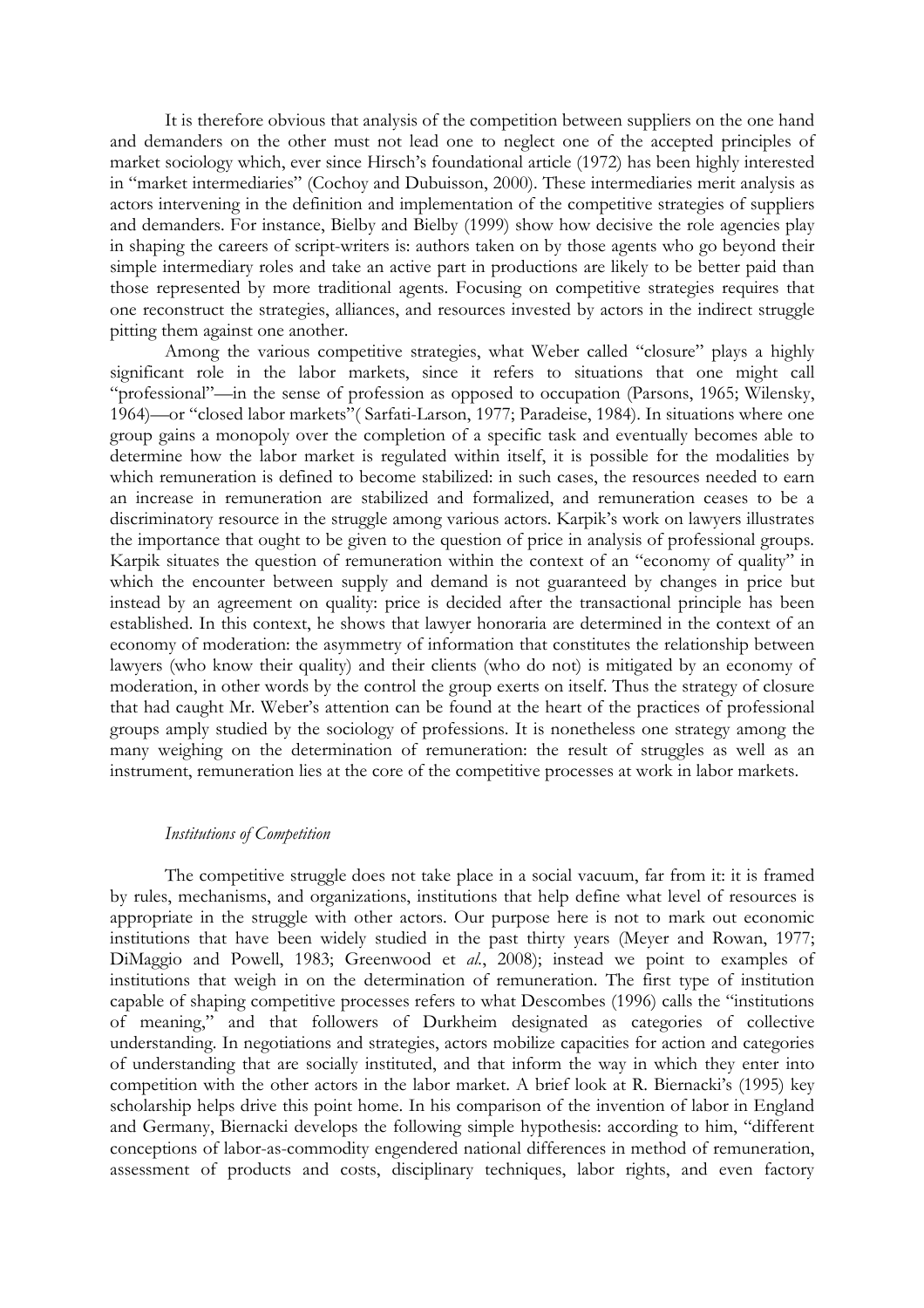architecture" (p.2). The two conceptions of labor-as-commodity, manpower in Germany and materialized labor in England, have much to do with how remuneration is calculated. In both countries, weavers were paid by the piece; in England, however, fabric length and thickness were part of the basis for remuneration, while in Germany, fabric thickness and the number of return trips of the cart were factored into remuneration (p. 41 and *infra*). For Biernacki, these two modes of calculation refer directly to the contrasting notions of labor-as-commodity prevailing in England and Germany, the first emphasizing materialized labor (England) and the second privileging manpower (Germany). The varying factors used in calculating remuneration are indices of categories of collective understanding for Biernacki, categories with which employers and employees reason when confronting each other or when competing in the labor market.

Categories of understanding are nonetheless just one example of an institution shaping the competitive dynamics at work in the labor market and weighing upon the strategies of actors in it. Much more explicit and formalized rules also help define what resources are appropriate for actors to bring to bear in the competitive struggle. The competitive processes of labor markets are in part framed by rules instituted in collective bargaining. The substantial field of inquiry into employment relations has a number of critical contributions to make to the analysis of remuneration: in Western countries, the impact of employment relations (gauged by the rate of membership in unions) accounts for 20 to 40% of remuneration inequality (Card, 1992a; Morris and Western, 1999), despite the extent—real or imagined—to which collective bargaining has eroded in those countries (Wallerstein et *al.*, 1997). Collective bargaining has two primary effects. First, it helps raise the average level of remunerations, by taking advantage of a reduction of competition among workers that can ultimately grant workers monopoly power: numerous studies on both smaller-scale and national levels have found evidence of a connection between rates of union membership and average levels of remuneration (Freeman and Medoff, 1984; Feldman, 1982; Moll, 1993). Collective bargaining also reduces the scattering of remuneration by defining scales that firmly match remuneration levels to levels of qualification and by instituting mechanisms for automatic promotion. This is in contrast to individualized systems for determining remuneration based on merit that favor increased competition among labor suppliers and a greater heterogeneity in remuneration (Freeman, 1980; Freeman and Medoff, 1984; Moll, 1993). Employment relations thus bear on the determination of remuneration in that they frame—to lesser and greater extents—the competitive strategies of the various actors. Once salary scales are in place for instance, the room for maneuver of various actors has changed, and the processes for determining remuneration depend less on competitive strategies and more on shared rules.

Research on employment relations has done more than just shed light on the effects of union membership on specific labor markets; it has also explored the conditions and circumstances in which the power of labor unions shapes the processes for determining remuneration. How, for instance, does the power of unions vary as a function of the concentration of the industry in which they operate? There are differing answers to this question. For instance, Hirsch and Connolly (1987) show that the effects of unionization on remuneration are no more noticeable in highly concentrated industries, while Rose (1991) builds on Ashenfelter and Johnson's model of union negotiation power (1969) to show that conglomerates are better suited to face union demands. It is only by going beyond the single measurement of concentration and making the criteria with which we account for the heterogeneity of firms and industries more sophisticated that we can understand the conditions in which unions manage to win profits for employees. Hirsh and Connolly (1987) suggest abandoning measurements of concentration in favor of funding for R&D and measuring competitive protections provided to firms and industries, and Mishel (1986) intersects several criteria (the structure of product markets, negotiation structures, union divisions) to show that salary gains achieved by unions are greater when the discretionary power of firms in the product market is greater, that negotiation is centralized, and that unions are not fragmented. When firms belong to markets that are highly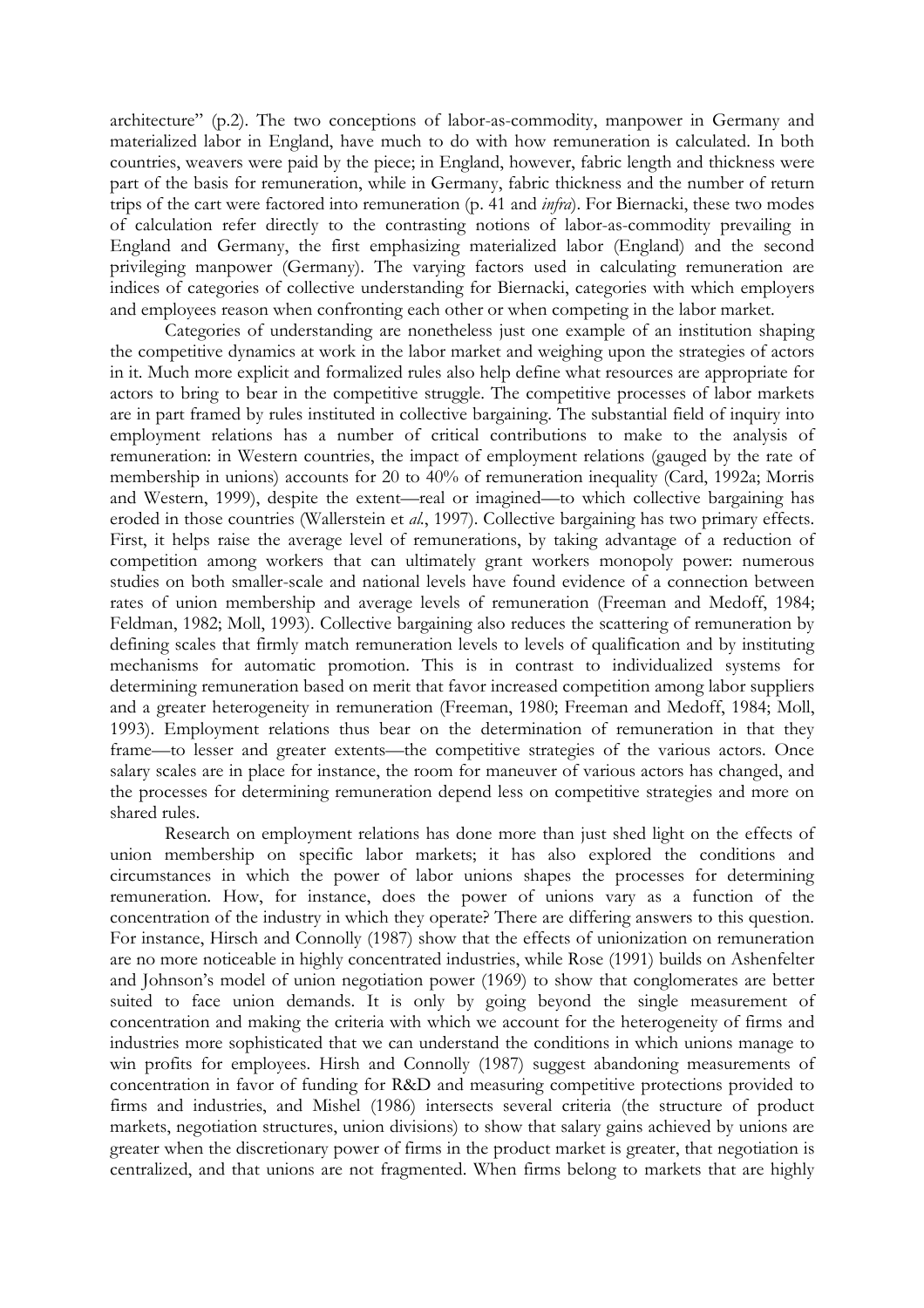competitive and they exert little power over product pricing, the centralization of negotiation is of negligible benefit.

A considerable part of the mechanisms that frame and shape competitive struggles emerge from collective bargaining and belong to the study of employment relations. The state also plays a decisive role, by imposing rules that define minimal levels of remuneration or by setting up salary guarantee mechanisms that modify the competitive strategies of actors in the labor market. Public power usually intervenes in wage competition in order to establish minimum levels. The consequences of introducing a minimum wage have gotten much attention, but what are its effects on average remuneration levels and how they distribute themselves out? What are its effects on employment? The assessment proposed by Card and Krueger (1995) hints that introducing a minimum wage tends to increase the average level of remuneration without negatively impacting employment; such is the case explored in the famous study by Katz and Krueger (1992) of fast food restaurants in New Jersey, and in Card's work (1992b) on the effects of increasing the minimum wage in California at the end of the 1980s. Furthermore, Card (1992b) shows that a minimum wage has the effect of narrowing the spread of remuneration levels, even if its effect on reducing poverty is unclear (Neumark et *al*., 2005).

While it is understandable to suggest that minimum remuneration levels have a positive effect on average salary levels, how can a positive impact on employment be explained? Conventional (neo-classical) wisdom would have it that salary increases mean a decrease in employment. Several hypotheses have been put forth: some point to employers wielding monopsonistic power, which could lead to setting wage levels too low—a raise in salaries would entice new workers to enter the labor market without calling the employers' economic balance into question (Katz and Krueger (1992) show salary raises do not translate into higher product prices). Further progress in understanding the mechanisms that may connect the creation of minimum wages to average salary levels, degrees of spread of salary levels, and to the availability of employment, it will be necessary to develop finer distinctions, along the lines of what Mara (2001) proposes in a study on minimum wage increases in Indonesia. Over the course of the 1990s, the minimum wage in Indonesia tripled in nominal terms and doubled in real terms. Its effects on average salary levels were relatively modest, its effects on employment were varied: small firms saw their employment volumes noticeably decrease, while those of the larger firms increased. Grasping the root causes of such divergent developments doubtlessly requires—as Sorensen (1994) suggests—complementing analyses based essentially on regressions with more qualitative inquiries, better suited to shedding light on the concrete mechanisms through which establishing a minimum wage makes itself felt in wage negotiations between employers and salaried employees.

Whether looking at the categories of collective understanding actors bring to bear, the rules put in place by collective bargaining, or the legal measures imposed by the State, taking institutions into account is a vital step in understanding the processes of determining remuneration. If we accept that grasping the competitive strategies in play in the labor market between suppliers on the one hand and demanders on the other is integral to the analysis of these processes, then it also becomes necessary to map out those institutions able to weigh on these processes, and to give account of the ways in which they shape the resources and strategies of actors.

# **3. Exchange and Exchange Closure: from Market to Organization**

*Remuneration Negotiation, Level and Form*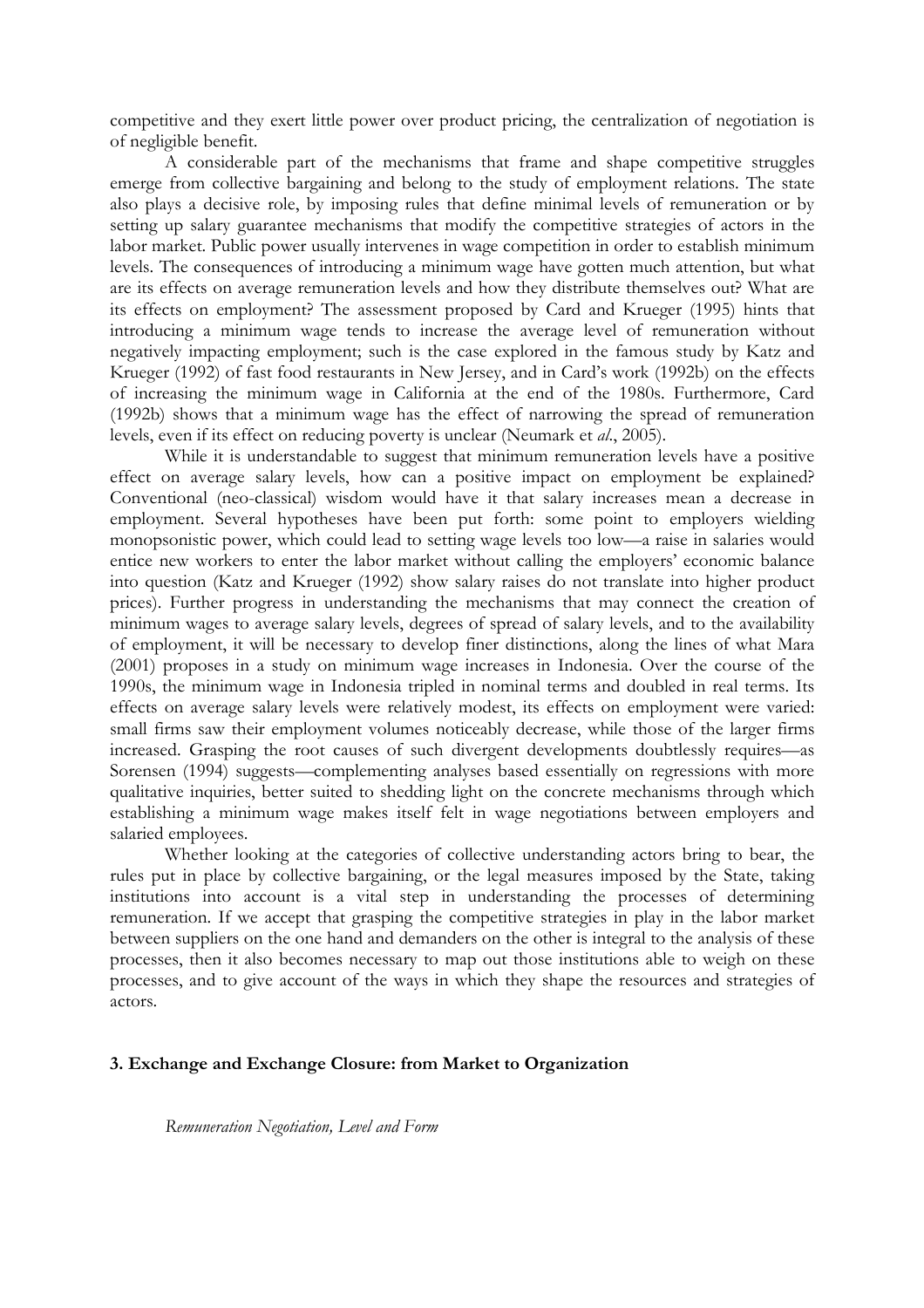As we discussed above, the Weberian definition of the market requires us to take the competitive interactions between labor suppliers on the one hand and demanders on the other, as well as the relationship of *exchange* that that competition allows to come into being between each party. The relationship of exchange is a unique one in the labor market, and it implies that two generally distinct dimensions of the relation between supplier and demander be taken into account. First, there is the actual moment of hire: this brief, liminal time establishes conditions of their exchange, including monetary conditions. Second, the nature of the relation created between employers and workers begs analysis as well: what is the duration of their relation? What hierarchical relationships are in place between the two actors? The second dimension brings the question of remuneration back to the fore, only this time setting aside the matter of level in favor of shedding light on the heterogeneity of remuneration's *forms*. We shall examine each point in turn.

In the past fifteen years, the study of hiring processes has noticeably recast analysis of labor markets given rise to compelling research (Eymard-Duvernay and Marchal, 1997; Laubach, 2005). Owing to their focus on the heterogeneity of scales used in evaluating potential hires, this scholarship pays fairly little attention to how remuneration is determined. Though M. Granovetter (1981) had made the question of salary matching a fundamental part of his research program, this last has seen precious little follow-up. Granovetter identified three main factors shaping remuneration levels: "a) characteristics of the work and of the employer; b) those of the individual in the job; c) the way in which a) and b) are connected" (p. 12). It is thus the match between supply and demand that should be the focus of attention for sociologists seeking to analyze remuneration. While one may question the exclusivity Granovetter seems to attach to the matching process, it is clear that the analysis of remuneration cannot neglect the key moment in which work conditions—especially monetary ones—are negotiated (or are not negotiated, as we shall see). The comparison of academic job markets in France, Germany and the United States by Musselin (2005) illustrates this point. Musselin reports that these markets share the same trait of being markets of quality, in Karpik's sense of the term (1989): the principle behind the recruitment of a given candidate is decided by committee based on an assessment of the candidate's qualities, while the price is discussed later (by price Musselin has in mind monetary remuneration as well as various material and logistical benefits). Musselin reveals a gradation between France, where salaries are set in established pay scales and cannot be negotiated, Germany, where price variations are caused by regulatory mechanisms and budgetary constraints weighing on institutions, and the United States, where negotiations following the recruiting decision can heavily impact price determination. In other words, negotiation plays a very different role from one market to another: for it to count, regulatory mechanisms and budgetary margins for maneuver must be sufficiently large to afford actors some give. When this is the case, grasp of negotiation practices is a vital step toward understanding how remuneration is determined. In the American market, for example, Musselin shows that when hiring junior faculty, departmental chairpersons conduct the negotiation, and thereby serve as intermediaries between candidates and deans, the true employer representatives. In this triangular game, the strategies employed by the intermediary tend to push salaries higher. By indicating to the candidate a salary close to the maximum offered by the university, and by relating to the dean that the candidate's desired salary is close to the minimum he or she is willing to accept, the chair seeks to secure the highest salary possible for the candidate. At stake for the chair is the chance to secure a salary increase for his or her entire department by getting the new member hired with a generous salary. Again, even though junior faculty recruiting is much more structured than that of senior faculty, one cannot understand salary determination without reconstructing negotiation in detail.

The bond created between those labor suppliers and demanders is not just a negotiated relationship. It is an employment relation between two actors, and remuneration is both a byproduct (symptom) and a dimension of that connection. Sociologists have looked closely at transformations in employment relations (Supiot, 1998; Vatin and Bernard, 2007), and their work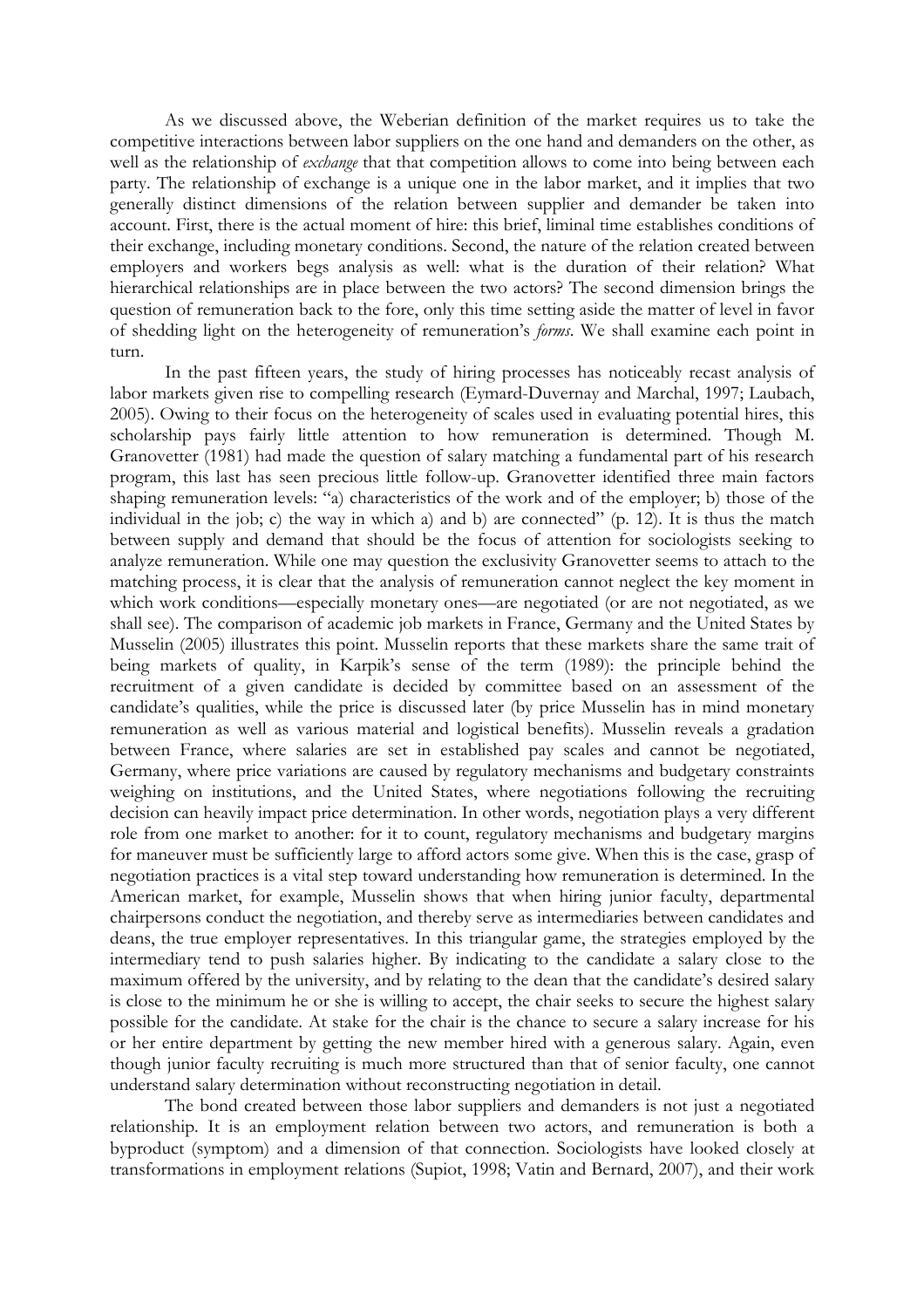has shed decisive light on forms of remuneration. By forms of remuneration, we mean both the *nature* of remuneration (salaries, honoraria, etc.) and their mode of determination: is remuneration fixed or variable (and if so, what criteria cause it to vary?), is it one-off, or recurring (if so, for how long?)? To clarify the nature of different forms of remuneration we shall start from the ideal-type distinction between salaried and freelance labor. Taken broadly, these two forms of work activity differ in that for the latter, the results of labor are what one is being paid for, while for the former one is remunerated for making one's manpower available. Following Garnier (1986), the scale of the distinction between freelance and salaried remuneration can be identified. Garnier reminds us that wage-earners do not limit themselves to promising to complete a task, but place themselves under the employer's authority for the execution of work. From this first distinction follows an important difference in nature between profit and salaries: because they are in charge of labor, employers have its profits and its risks. In exchange for giving up control of the organization of their professional activities, workers acquire the right to a salary—for the duration of the contract—free of the firm's economic vagaries. Freelance workers keep control of the execution of their labor and assume the economic risks of their activity; they are remunerated according to the results of their work and not for the availability of their manpower. For Garnier, the difference in nature between remuneration paid to freelancers and salaried employees stems from the fact that in each case it is not the same thing that is being remunerated: for salaried labor, employers buy a *potentiality*, while in the case of freelancers, employers acquire a *result*.

The heterogeneity of forms of remuneration can thus begin to be mapped out according to their nature, separating remuneration paid in the context of freelance labor from salaried remuneration. Forms of remuneration can also be distinguished as a function of how they are determined, i.e. whether fixed or variable, one-time or recurring. This second dimension captures the heterogeneity of remunerative forms within the large categories we have just identified: remuneration of freelance labor, for example, takes many different forms. An inroad into marking out this terrain can be found in Mottez (1996), who distinguishes between subcontracting on the one hand, to specify "the mode of labor organization in which workers take on the execution of work from employers, are paid for that work, and themselves remunerate other workers they deemed worth hiring to assist them with the task" (p. 16; see chapter 1 as well), and piecework on the other, in which workers sell the product of their labor to employers without hiring other workers whom they will in turn compensate. There is an additional form of freelance remuneration, that of the "honorable" professions, the honorarium (Coster, 1975). For Coster, honorarium denotes a mode of self-employed remuneration in which sums vary by client. He underscores the ambiguities that go into the calculation of honoraria: first, the relationship between the professional and the client is asymmetrical and should be controlled by professional standards. The rhetoric of selflessness in this domain—Coster points out how the services of a lawyer or a doctor "have no price"[p. 378])—suggests that honoraria are in no way comparable to prices adequate to the provision of such services. Second, Coster uses economic analysis of the often very high sums of honoraria to show that "the margin between the commercial price and the service provided by those in certain non-commercial professions is shrinking, and that the sizable difference between the two has more to do with a rationalizing discourse than with actual social practices" (p.378).

The heterogeneity of remuneration paid out in the context of salaries is even greater than that which divides freelance remuneration: at stake in research on payment by salary is the important goal of shedding light on the very profound heterogeneity of situations involved (Castel, 1999; Vatin and Bernard, 2007). In focusing on the contemporary era Menger (2003) points to two paradoxical trends that structure payment by salary, trends that had previously been identified by Supiot (2002). First, payment by salary is widespread: the rate of salaried employment rose throughout the  $20<sup>th</sup>$  century to reach nearly  $90\%$  in the last decade. However, Menger notes that "the particular types of employment on the one hand—short-term contracts,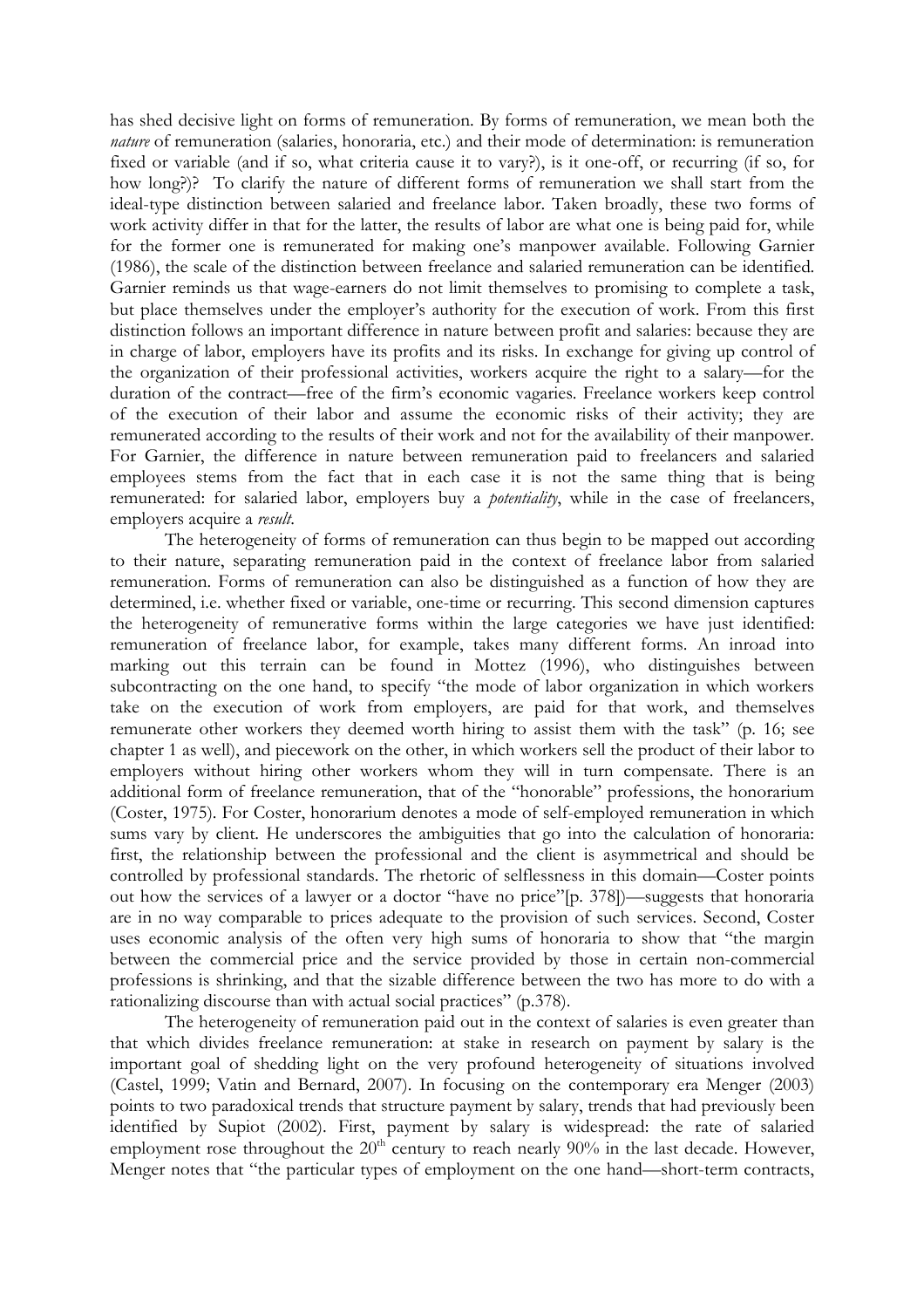temporary work, apprenticeship contracts, paid internships, contracts sponsored with help from government employment initiatives—and the expansion of part-time work on the other have profoundly altered the image of the salaried workforce" (p. 224). Furthermore, such unusual forms of employment had until recently been taken to be adjustment variables tied to phases of economic cycles, to concern largely low-skilled workers, and to be found in use on the margins of the labor market, particularly in the early and late stages of workers' careers. Menger shows that these notions are misguided, that such atypical forms affect all skill levels, can intervene at any moment in the careers of individuals, and can no longer be analyzed as measures for absorbing shocks of difficult economic climates. Salaried remuneration covers an ever-increasing variety of situations, leading to a breakdown of the legal frameworks able to "particularize management of individual labor situations, levels of insurance coverage, rights of recourse to public or private anti-unemployment campaigns, the expansion of professional activity, and the transitions throughout the cycle of life between an increasing number of work stages (integration, employment, training, parental leave, unemployment, retraining, early retirement, etc.)" (p. 228). As it has spread, salaried employment has fragmented, and its fragmentation has lead to a proliferation of its forms of remuneration.

# *Remuneration, Labor Markets and Organization*

The study of remuneration cannot be limited to the study of *levels* of remuneration; one must also understand the heterogeneity and specificity of its *forms*. By assembling a partial inventory of its forms, one can see that sense can be made of its heterogeneity with the help of the criterion of *stability*, the greater or lesser degree of stability that remuneration maintains between labor suppliers and employers. In other words, forms of remuneration secure more or less exigent forms of closure of labor relations. As Sorensen (1994) shows, that closure has the effect of creating what Marshall (1961) termed rent. Rent refers to the revenue from an asset (fertile land, a major artistic talent, an attractive location, etc.) that is greater than the sums required to make use of the asset. In the case in point, rent is a result of joining a set of workers and a firm, the combination of which produces a benefit greater in value than the sum of values of each of its parts: Marshall calls this composite rent. Sorensen reminds us that composite rents have a property that is of capital importance in how sociology determines its objects of study when approaching remuneration: there is no single market solution for how to divide up this surplus. In other words, sharing out of composite rent among the constituents who create it happens only through negotiation. To analyze remuneration, sociology cannot stay outside the gates of the proverbial kingdom: it must enter inside companies to describe and analyze how rents are apportioned.

 To review, if we move beyond the labor market in our analysis of remuneration, part of that analysis must bear on the heterogeneity of forms involved. We then find that they generally hinge on a more or less rigorous closure of labor relations, closure that generates composite rent; furthermore, to understand how that rent is shared out one must look inside firms. In other words, there can be no sociological analysis of remuneration that focuses on the mechanisms at work in the labor markets without also grasping what is unfolding within organizations at the same time. Our reasoning leads us to echo an analytical principle at the core of Baron and Bielby's research (1980): the sociology of labor markets and organizational sociology are at a point of intersection. Thus we find research that seeks to establish a direct link between the internal organization of labor and the remuneration of those engaged by it (cf. the work collected by Baron and Cook (1992). Talbert and Bose (1977) provide evidence of an impact on remuneration levels that is inherent to organizational contexts, and independent of both individual characteristics and the functioning of the labor market. In addition, Kalleberg and Van Buren (1996) indicate that a relationship can be found between the size of an organization and remuneration levels by showing that remuneration is greater in large companies (and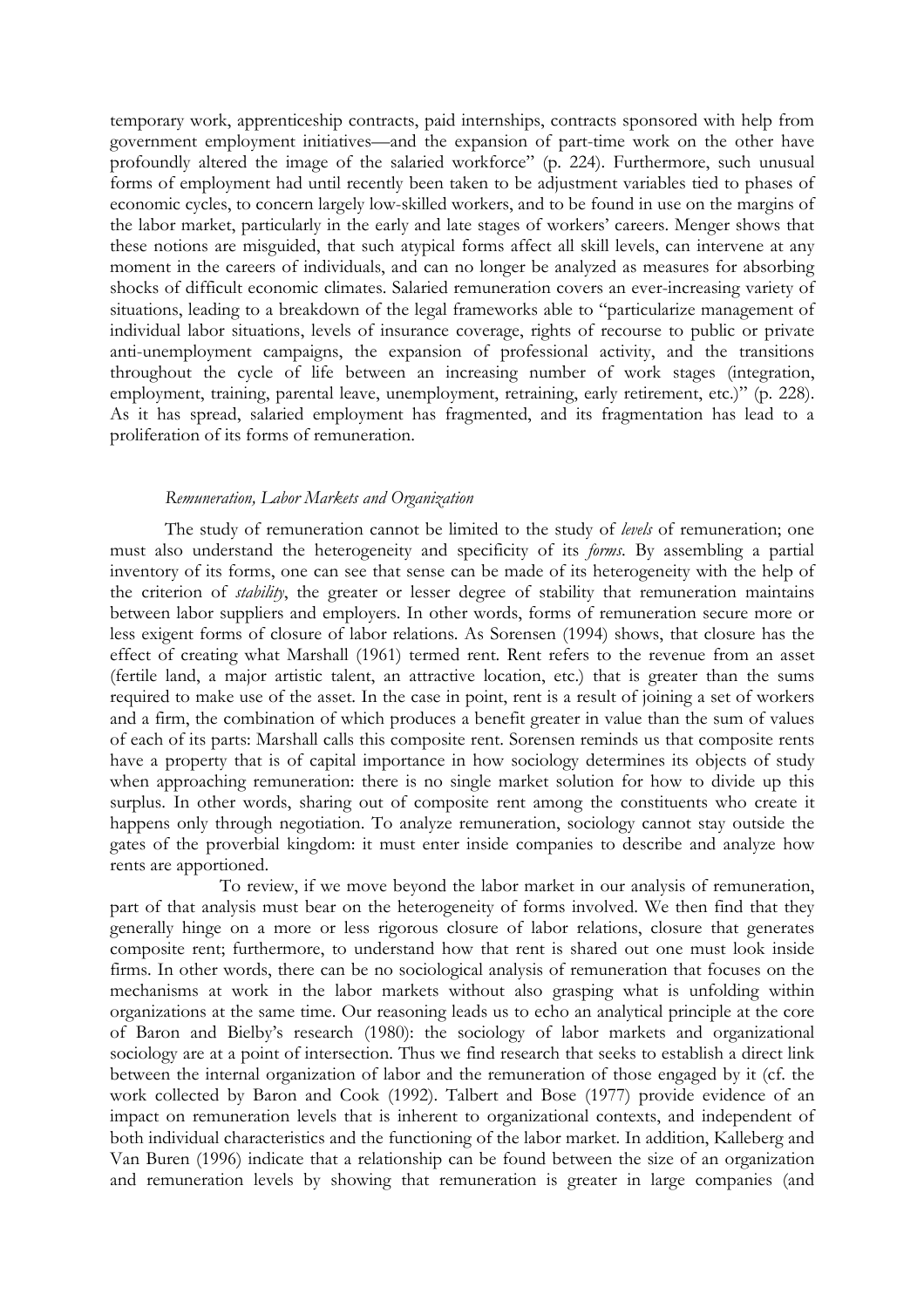particularly in those which have created internal markets), while Ferrall (1995) focuses on a more specific population in order to show that understanding the remuneration of American engineers absolutely requires understanding their position in the hierarchy of their organizations.

Their work seeks to elucidate the causal chains that allow us to go beyond the programmatic discourse of Baron and Bielby or Sorensen (Osterman, 2006; Pencavel et *al.*, 2006), if not to develop a fuller, more systematic representation altogether. Going in this direction, Cappelli and Cascio (1991) show that the jobs that pay the largest bonuses are the ones that sit atop promotion ladders, require more specific skills, and—to a lesser extent—provide a degree of influence within the organization. In order to define these causal links more precisely, one possible research strategy may be to examine how the impact of certain organizational characteristics on remuneration varies in relation to characteristics of individuals and of sectors of activity. For example, Villemez and Bridges (1988) provide evidence of a link between the size of an organization and the level of remuneration; yet, by showing that their connection varies according to group (populations are separated by gender, type of occupation and industry), they make clear that it is largely an indirect relation that is mediated by internal markets, requisite conditions regarding linguistic mastery, and by unionization. As a result, the effects of organizational size can also vary based on whether a firm has one or multiple sites. More specifically, firm size bears most heavily on remuneration for white-collar workers, while for blue-collar workers the size of the site is more significant. In more analytical terms, Sorensen (1994) offers an impressive inventory of incentive strategies used by firms, and parses out those strategies that connect the level of remuneration to worker effort from those that tie remuneration to results. Regardless of the perspective or disciplinary approach employed in each case, these researchers show that in economies where the great majority of social actors find their primary source of income in labor, and where their incomes most often take the form of a salary that links workers more or less enduringly to an organization, one cannot hope to give proper account of remuneration without also inquiring into the dynamics of labor markets and of organizations.

#### **Conclusion**

To conclude, we return to our initial questions. The sharing-out of disciplinary work seems very different from what we described at the start: sociology has in fact tackled the question of remuneration amply, and it has done so by borrowing much from economics. The contributions of sociology to the question are not exclusively—nor perhaps much at all economic sociology: studies of inequality, for instance, have contributed keen insights into the question. When focused on economic mechanisms, sociologists borrow heavily from economics in both its orthodox versions (human capital) and heterodox (the theory of segmentation). What role does the notion of labor market play in sociological inquiry into the question of remuneration? The only possible answer to this question is ambivalent: on one hand, few studies make real use of the notion as an operative and heuristic tool; instead, the literature utilizes the notions of segments, networks, labor processes, employment systems, or employment relations. On the other hand, we sought to show that much research could expand on the Weberian definition of market. Remuneration is at the heart of the *competitive processes* at work between suppliers and demanders, processes described *de facto* in many empirical studies. Remuneration can be the *result* of these processes, when its level depends on the resources committed by actors in competitive struggle with one another, and it can be the *instrument* of these processes, when actors attempt to outmatch their rivals by increasing remuneration levels. The competitive processes are framed by the actors' categories of understanding, by the total or partial closure of markets, and by rules enforced by employment relations or public powers. The study of remuneration also gains much from consideration of the *exchange* between suppliers and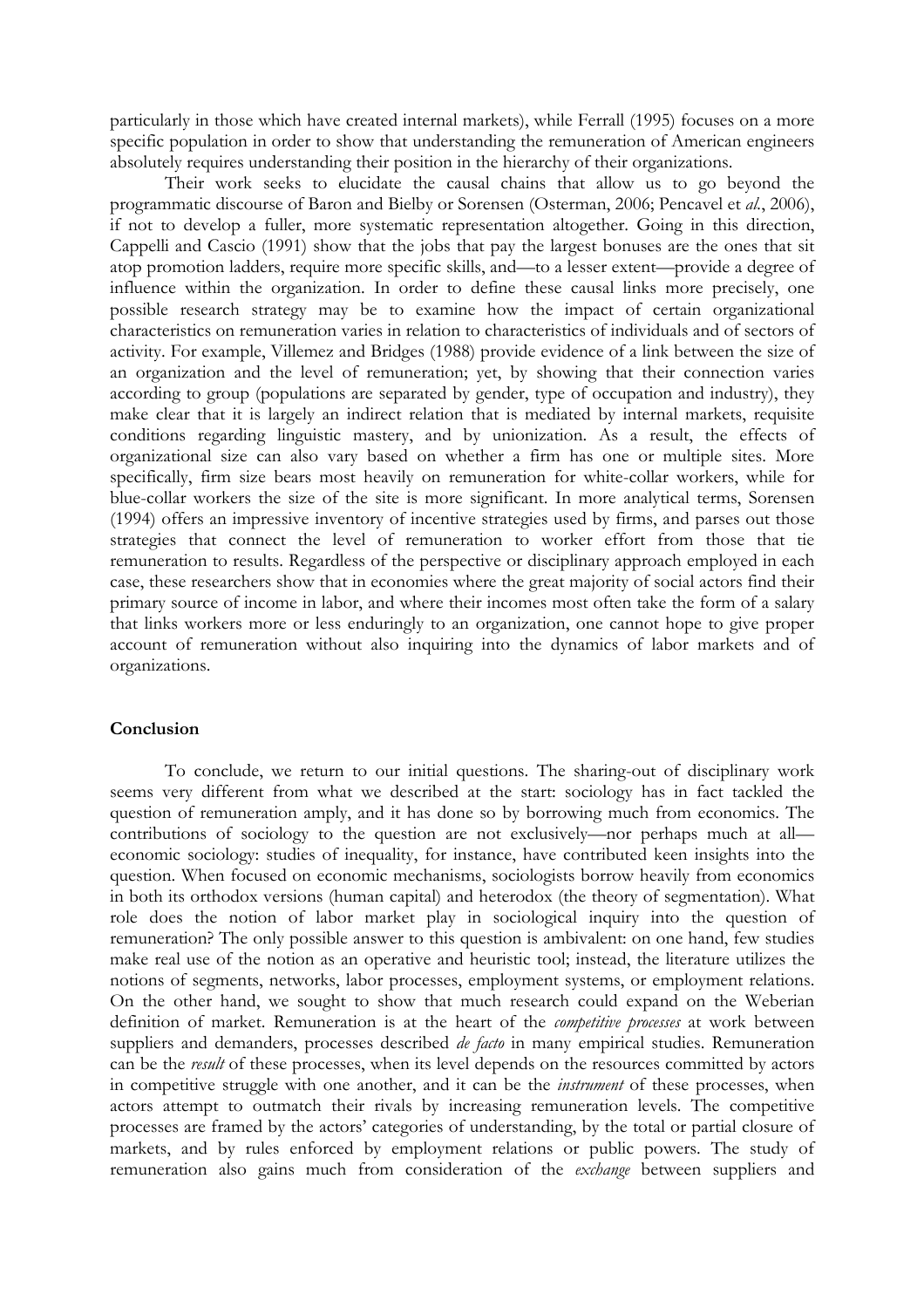demanders: on the one hand, analysis of hiring processes sheds light on how the level of remuneration is defined, while on the other analysis of the link between employers and workers (salaried or freelance) is integral to understanding the *forms* remuneration takes.

From our partial exploration of the literature, two final questions remain, and they are of a piece: what role should be reserved for labor markets in the analysis of remuneration? What role should the study of remuneration have in the analysis of labor markets? The literature shows that while labor markets are of major importance, that attention should not be exclusive: first, it is not clear that all of the effects of the sociological factors likely to shape remuneration distribution (such as gender, age, place of residence, education-level, etc.) are mediated entirely and exclusively by labor markets. Second, as we have shown, analysis of labor markets has shed light on more or less rigorous *closure* phenomena that require us to follow up that inquiry with analysis of organizational practices. To return at last to the question of whether remuneration is a pertinent object of study for labor market sociologists, the answer is also two-fold: it surely is, although it does not seem to merit being a privileged or exclusive one. Remuneration is just one dimension of the competition and exchange at work in labor markets and, while there is no reason to keeping it veiled in secrecy, there is just as little reason for it to become the predominant subject of all relevant inquiry. In other words, while the question of remuneration is clearly too important to be left to economists alone, it is also too specific to become the sole preoccupation of sociologists.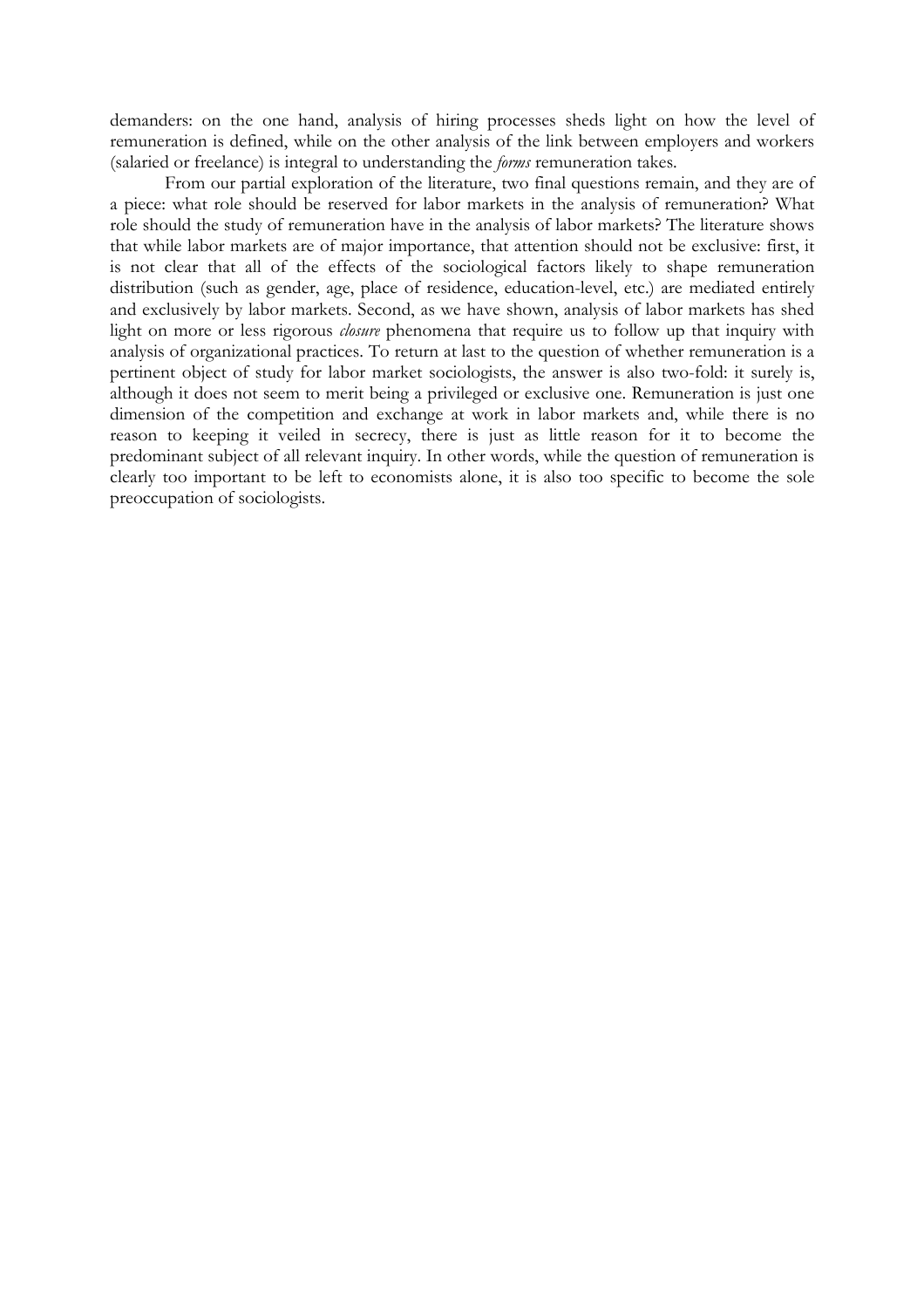- Ashenfelter, O. and Johnson, G. E., 1969, "Bargaining theory, trade unions and industrial strike activity", *American economic review*, 59 (1), p. 35-49.
- Averitt, R. T., 1968, *The dual economy: the dynamics of American industry*, New York, Horton.
- Baron, J. N. and Bielby, W. T., 1980, "Bringing the firm back in: stratification, segmentation, and the organization of work", *American sociological review*, 45 (5), p. 737-765.
- Baron, J. N. and Bielby, W. T., 1984, "The organization of work in a segmented economy", *American sociological review*, 49 (4), p. 454-473.
- Baron, J. N. and Cook, K. S., 1991, "Process and outcome: perspectives on the distribution of rewards in organizations", *Administrative science quarterly*, 37 (2), p. 191-197.
- Barron, J. M., Black, D. A. and Loewenstein, M. A., 1993, "Gender differences in training, capital, and wages", *The journal of human resources*, 28 (2), p. 343-364.
- Baudelot, C. and Gollac, M., 2003, *Travailler pour être heureux ? Le bonheur et le travail en France*, Paris, Fayard.
- Becker, G. S., 1983, *Human capital : a theoretical and empirical analysis, with special reference to education*, New Brunswick, N.J., Midway Reprint, 268 p.
- Beckert, J., 2009, "The social order of markets", *Theory and society*, 38 (3), p. 245-269.
- Bernhardt, A., Morris, M. and Handcock, M., 1995, "Women's gains or men's losses? A closer look at the shrinking gender gap in earnings", *American journal of sociology*, 101 (2), p. 302-328.
- Bielby, W. T. and Bielby, D. D., 1999, "Organizational mediation of project-based labor markets: talent agencies and the careers of screenwriters", *American sociological review*, 64 (1), p. 64-85.
- Biernacki, R., 1995, *The fabrication of labor. Germany and Britain, 1640-1914*, Berkeley, University of California press, 569 p.
- Bihagen, E., 2005, "Labour market rewards and the neo-classical soup: an analysis of the relation between social class and economic inequalities in Sweden in the last quarter of the 20th Century", *Acta sociologica*, 48 (1), p. 63-84.
- Black, D. A., McKinnish, T. G. and Sanders, S. G., 2005, "Tight labor markets and the demand for education: evidence from the coal boom and bust", *Industrial and labor relations review*, 59 (1), p. 3-16.
- Blau, P. M. and Duncan, O. D., 1967, *The American occupational structure*, New York, Wiley.
- Blau, F. D. and Kahn, L. M., 2006, "The U.S. Gender pay gap in the 1990s: slowing convergence", *Industrial and labor relations review*, 60 (1), p. 45-66.
- Brainerd, E., 2000, "Women in transition: changes in gender wage differentials in eastern Europe and the former Soviet Union", *Industrial and labor relations review*, 54 (1), p. 138-162.
- Bridges, W. and Villemez, W., 1986, "Informal hiring and income in the labor market", *American sociological review*, 51 (4), p. 574-582.
- Cappelli, P. and Cascio, W. F., 1991, "Why some jobs command wage premiums: a test of career tournament and internal labor market hypotheses", *The academy of management journal*, 34 (4), p. 848-868.
- Card, D., 1992a, "The effects of unions on the distribution of wages : redistributing or relabelling?" *NBER*, 4195 p.
- Card, D., 1992b, "Do minimum wages reduce employment? A case sudy of California, 1987- 1989", *Industrial and labor relations review*, 46 (1), p. 38-54
- Card, D. and Krueger, A. B., 1995, *Myth and measurement : the new economics of the minimum wage*, Princeton, Princeton university press.
- Carpenter, C. S., 2005, "Self-reported sexual orientation and earnings: evidence from California", *Industrial and labor relations review*, 58 (2), p. 258-273.
- Castel, R., 1999, *Les métamorphoses de la question sociale. Une chronique du salariat*, Paris, Gallimard.
- Cochoy, F. and Dubuisson-Quellier, S., 2000, "Introduction. Les professionnels du marché : vers une sociologie du travail marchand", *Sociologie du travail*, 42 (3), p. 359-369.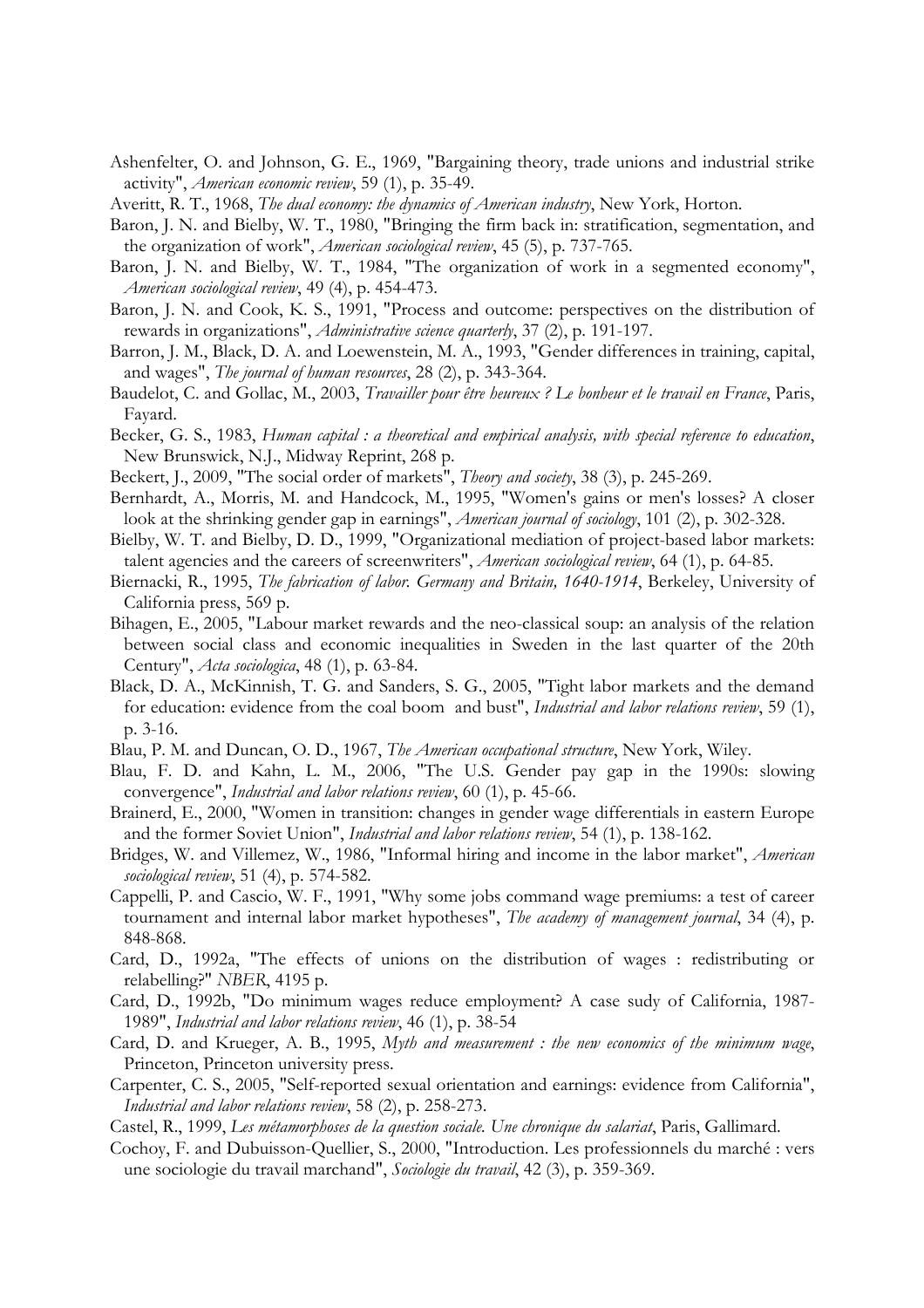- Cotter, D. A., DeFiore, J., Hermsen, J. M., Kowalewski, B. M. and Vanneman, R., 1997, "All women benefit: the macro-level effect of accupational integration on gender-earnings quality", *American sociological review*, 62 (5), p. 714-734.
- Descombes, V., 1996, *Les institutions du sens*, Paris, Editions de minuit, 350 p.
- DiMaggio, P. J. and Powell, W., 1983, "The iron cage revisited : institutional isomorphism and collective rationality in organizational fields", *American sociological review*, 48, p. 147-160.
- Doeringer, P. B. and Piore, M. J., 1971, *Internal Labor Markets and Manpower Analysis*, Lexington, Head Lexington Books, 215 p.
- Domanski, H., 1990, "Dynamics of labor markets segmentation in Poland, 1982-1987", *Social forces*, 69 (2), p. 423-438.
- Dougherty, C., 2005, "Why are returns to schooling higher for women than for men?" *The journal of human resources*, 40 (4), p. 969-988.
- Eymard-Duvernay, F. and Marchal, E., 1997, *Façons de recruter : le jugement des compétences sur le marché du travail*, Paris, Métailié, 239 p.
- Feldman, R. and Scheffler, R., 1982, "The union impact on hospital wages and fringe benefits", *Industrial and labor relations review*, 35 (2), p. 196-206.
- Ferrall, C., 1995, "Levels of responsability in jobs and the distribution of earnings among U.S. engineers, 1961-1986", *Industrial and labor relations review*, 49 (1), p. 150-169.
- François, P., 2005, *Le monde de la musique ancienne. Sociologie économique d'une innovation esthétique*, Paris, Economica, 232 p.
- François, P., 2008, *Sociologie des marchés*, Paris, Armand Colin, 320 p.
- François, P. and Chartrain, V., 2009, "Les critiques d'art contemporain : petit monde éditorial et économie de la gratuité", *Histoire et mesure*, 24 (1).
- Freeman, R. B., 1980, "Unionism and the dispersion of wages", *Industrial and labor relations review*, 34 (1), p. 3-23.
- Freeman, R. and Medoff, J., 1984, *What do unions do ?*, New York, Basic books.
- Friedberg, E., 1997, *Le pouvoir et la règle*, Paris, Seuil, 423 p.
- Garcia, M.-F., 1986, "La construction sociale d'un marché parfait : le marché au cadran de Fontaines-en-Sologne", *Actes de la recherche en sciences sociales*, (65), p. 2-13.
- Garnier, O., 1986, "La théorie néo-classique face au contrat de travail : de la "main invisible" à la "poignée de main invisible"" *in* Salais, R. and Thévenot, L. (dir.), *Le travail. Marchés, règles, conventions*, Paris, Insee-Economica, p. 313-331.
- Gerber, T. P., 2006, "Getting paid: wage arrears and stratification in Russia", *American journal of sociology*, 111 (6), p. 1816-1870.
- Godechot, O., 2007, *Working rich. Salaires, bonus et appropriation du profit dans l'industrie financière*, Paris, La découverte, 307 p.
- Granovetter, M. S., 1981, "Toward a sociological theory of income differences" *in* Berg, I. (dir.), *Sociological perspectives on labor markets*, New York, Academic press, p. 11-48.
- Granovetter, M. S., 1995, *Getting a job. A study of contacts and careers. Second edition*, Chicago, University of Chicago press, 251 p.
- Granovetter, M. S. and Tilly, C., 1988, "Inequality and labor processes" *in* Smelser, N. J. (dir.), *Handbook of sociology*, Newbury Park, Sage, p. 175-222.
- Greenwood, R., Oliver, C., Suddaby, R. and Sahlin-Anderson, K. (dir.), 2008, *The Sage handbook of organizational institutionalism*, Thousand Oaks, Sage, 840 p.
- Gupta, N., Oaxaca, R. L. and Smith, N., 2006, "Swimming upstream, floating downstream: comparing women's relative wage progress in the United States and Denmark", *Industrial and labor relations review*, 59 (2), p. 243-266.
- Hannan, M. T., Schomann, K. and Blossfeld, H.-P., 1990, "Sex and sector differences in the dynamics of wage growth in the Federal Republic of Germany", *American sociological review*, 55 (5), p. 694-713.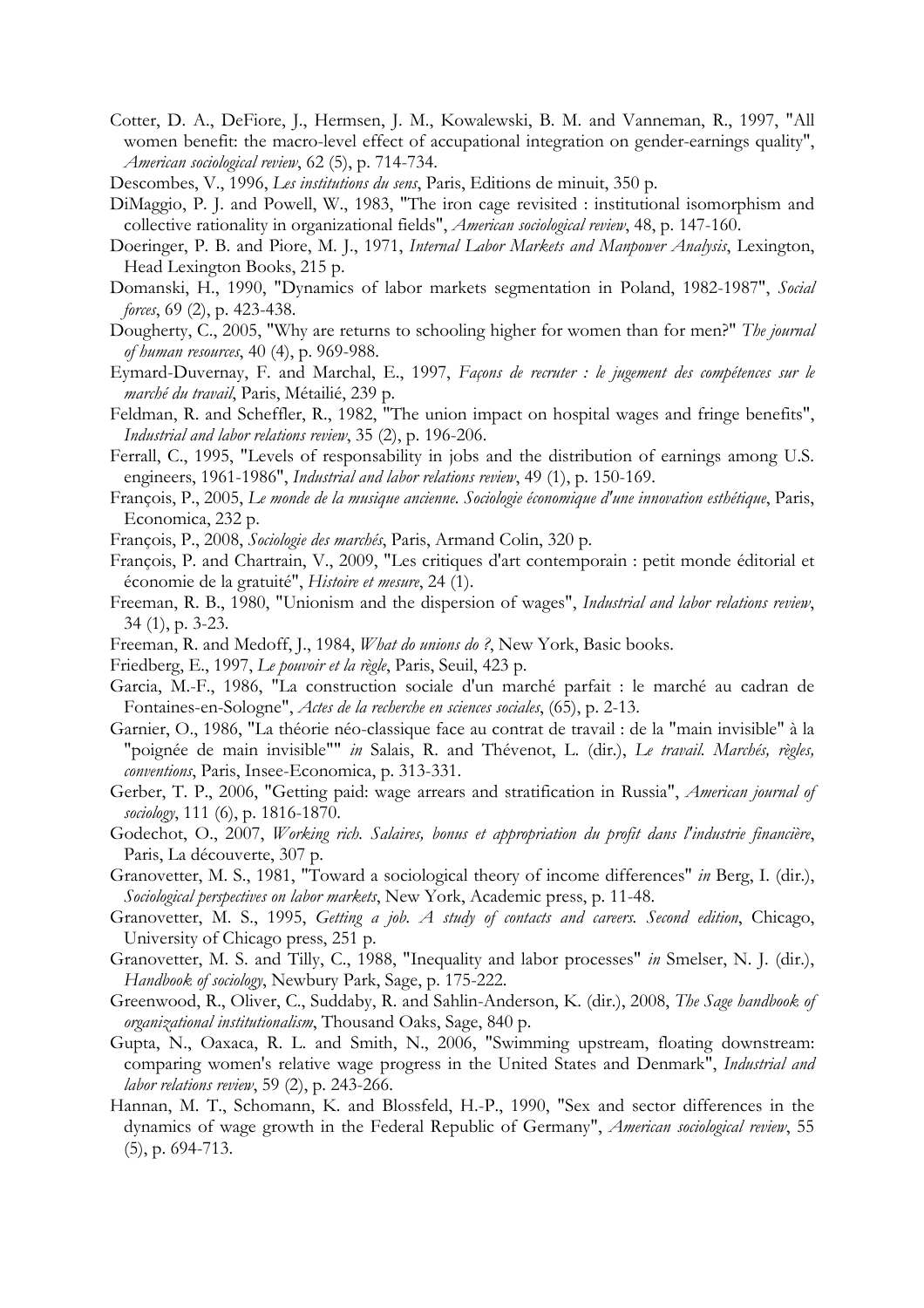- Hirsch, B. T. and Connolly, R. A., 1987, "Do unions capture monopoly profit ?" *Industrial and labor relations review*, 41 (1), p. 118-136
- Hirsch, P., 1972, "Processing fads and fashions : an organizational set analysis of cultural industry systems", *American journal of sociology*, 77 (4), p. 639-659.
- Jencks, C., Perman, L. and Rainwater, L., 1988, "What is a good job ? A new measure of labormarket success", *American journal of sociology*, 93 (6), p. 1322-1357.
- Johannsson, M., Katz, K. and Nyman, H., 2005, "Wage differentials and gender discrimination: changes in Sweden 1981-1998", *Acta sociologica*, 48 (4), p. 341-364.
- Kalleberg, A. L., 1977, "Work values and job rewards: a theory of job satisfaction", *American sociological review*, 42 (1), p. 124-143.
- Kalleberg, A. L., 1989, "Linking macro and micro levels : bringing workers back into the sociology of work", *Social forces*, 67 (3), p. 582-592.
- Kalleberg, A. L. and Sorensen, A., 1979, "The sociology of labor markets", *Annual review of sociology*, 5, p. 371-379.
- Kalleberg, A. L. and Van Buren, M. E., 1996, "Is bigger better? Explaining the relationship between organization size and job rewards", *American sociological review*, 61 (1), p. 47-66.
- Kalleberg, A. L., Wallace, M. and Althauser, R. P., 1981, "Economic segmentation, worker power, and income inequality", *American journal of sociology*, 87 (3), p. 651-683.
- Karpik, L., 1989, "L'économie de la qualité", *Revue française de sociologie*, 30 (2), p. 187-210.
- Karpik, L., 1999, *French Lawyers. A study in collective action, 1274-1994*, Oxford, Oxford university press, 330 p.
- Katz, L. F. and Krueger, A. B., 1992, "The effect of the minimum wage on the fast food industry", *Industrial and labor relations review*, 46 (1), p. 6-21.
- Kaufman, R. L., 1983, "A structural decomposition of Black-White earnings differentials", *American journal of sociology*, 89 (3), p. 585-611.
- Langton, N. and Pfeffer, J., 1994, "Paying the professor: sources of salary variation in academic labor markets", *American sociological review*, 59 (2), p. 236-256.
- Laubach, M., 2005, "Consent, informal organization and job rewards", *Social forces*, 83 (4), p. 1535- 1565.
- Lieberson, S., 1980, *A piece of the tie. Blacks and white immigrants since 1880*, Berkeley, University of California press.
- Mandel, H. and Semyonov, M., 2005, "Family policies, wage structures and gender gaps: sources of earnings inequality in 20 countries", *American sociological review*, 70 (6), p. 949-967.
- Marini, M. M., 1989, "Sex differences in earnings in the United States", *Annual review of sociology*, 15, p. 343-380.
- Marsden, D., 1999, *A theory of employment system: micro foundations of societal diversity*, Oxford, Oxford university press, 298 p.
- Marsden, P. V. and Hulbert, J., 1988, "Social resources and mobility outcomes : a replication and extension", *Social forces*, 66 (4), p. 1038-1059.
- Marshall, A., 1961, *Principles of economics*, London, Macmillan and Co.
- McManus, P. A., 2000, "Market, state, and the quality of new self-employment jobs among men in the U.S. and Western Germany", *Social forces*, 78 (3), p. 865-905.
- Menger, P.-M., 2003, "Deux physiques sociales du travail. L'invention d'un espace continu des cotations du travailleur et des états individuels d'activité" *in* Menger, P.-M. (dir.), *Les professions et leurs sociologies. Modèles théoriques, catégorisations, évolutions*, Paris, Editions de la Maison des sciences de l'homme, p. 217-245.
- Meyer, J. W. and Rowan, B., 1977, "Institutionalized organizations : formal structure as myth and ceremony", *American journal of sociology*, 83 (2), p. 340-363.
- Mishel, L., 1986, "The structural determinants of union bargaining power", *Industrial and labor relations review*, 40 (1), p. 90-104.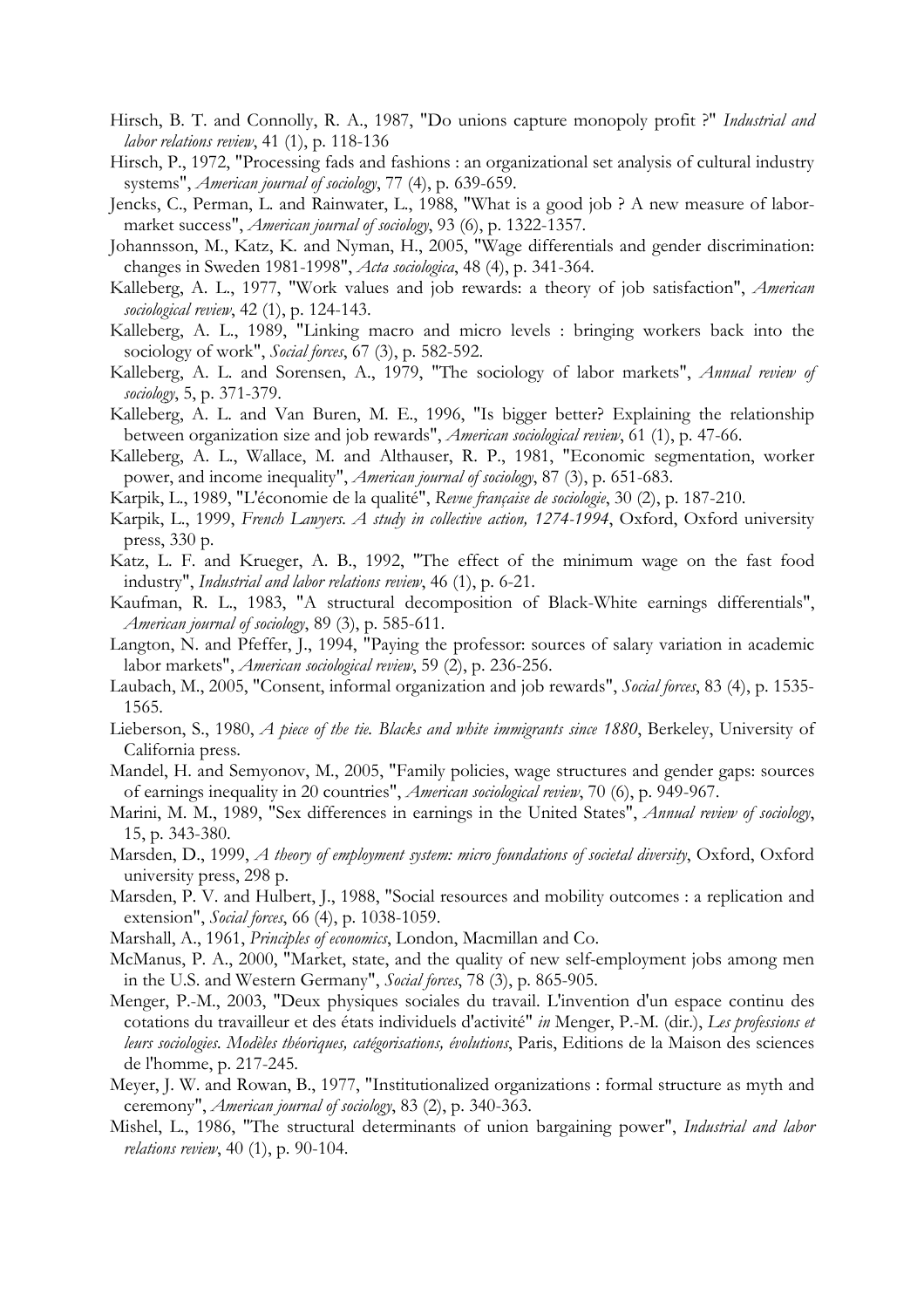- Moll, P. G., 1993, "Black South African Unions: relative wage effects in international perspective", *Industrial and labor relations review*, 46 (2), p. 245-261.
- Morris, M. and Western, B., 1999, "Inequality in earnings at the close of the twentieth century", *Annual review of sociology*, 25, p. 623-657
- Mottez, B., 1966, *Système de salaire et politiques patronales. Essai sur l'évolution des pratiques et des idéologies patronales*, Paris, Editions du CNRS, 266 p.
- Musselin, C., 2005, *Le marché des universitaires. France, Allemagne, Etats-Unis*, Paris, Presses de sciences po.
- Neuman, S. and Ziderman, A., 1986, "Testing the dual labor market hypothesis evidence from the israel labor mobility survey", *The journal of human resources*, 21 (2), p. 230-237.
- Neumark, D., Schweitzer, M. and Wascher, W., 2005, "The effects of minimum wages on the distribution of family incomes: a non parametric analysis", *The journal of human resources*, 40 (4), p. 867-894.
- Noonan, M. C., Corcoran, M. E. and Courant, P. N., 2005, "Pay differences among the highly trained: cohort differences in the sex gap in lawyers' earnings", *Social forces*, 84 (2), p. 853-872.
- Osterman, P., 2006, "The wage effects of high performance work organization in manufacturing", *Industrial and labor relations review*, 59 (2), p. 187-204.
- Paradeise, C., 1984, "La marine marchande française, un marché du travail fermé ?" *Revue française de sociologie*, 25 (2), p. 352-375.
- Parsons, T., 1965, "Profession", *International encyclopedia of social sciences*. *Vol. XII*, p. 536-547
- Pencavel, J., Pistaferri, L. and Schivardi, F., 2006, "Employment and capital in capitalist and work-owned firms", *Industrial and labor relations review*, 60 (1), p. 23-44.
- Piketty, T., 2004, *L'économie des inégalités*, Paris, La découverte.
- Piore, M. J., 1973, "Fragments of a sociological theory of wages", *American economic review*, 63 (2), p. 377-384.
- Piore, M. J., 1975, "Notes for a theory of labor market stratification" *in* Edwards, R., Reich, M. and Gordon, D. (dir.), *Labor market segmentation*, Lexington, D.C. Heath, p. 125-150.
- Piore, M. J., 1978, "Dualism in the labor market", *Revue économique*, 19 (1), p. 26-48.
- Rose, D. C., 1991, "Are strikes less effective in conglomerate firms ?" *Industrial and labor relations review*, 45 (1), p. 131-144.
- Rosen, S., 1981, "The economics of superstar", *American economic review*, 71 (5), p. 845-858.
- Sarfati-Larson, M., 1977, *The rise of professionnalism*, Berkeley, University of California press, 309 p.
- Simmel, G., 1999, "Le conflit" *in* Simmel, G., *Sociologie. Etudes sur les formes de la socialisation*, Paris, Presses universitaires de France, p. 265-347
- Smith, M. R., 1990, "What is new in "new structuralist" analyses of earnings ?" *American sociological review*, 55 (6), p. 827-841.
- Sorensen, A. B., 1994, "Firms, wages, and incentives" *in* Smelser, N. J. and Swedberg, R. (dir.), *Handbook of economic sociology*, Princeton/New Yor, Princeton university press/Russell Sage Foundations, p. 504-528.
- Stark, D., 2009, *The sense of dissonance. Accounts of worth in economic life*, Princeton, Princeton university press, 250 p.
- Supiot, A., 1998, (dir.), *Le travail en perspectives*, Paris, L.G.D.J.
- Supiot, A., 2002, *Critique du droit du travail*, Paris, PUF.
- Swedberg, R., 1998, *Max Weber and the idea of economic sociology*, Princeton, Princeton university press, 315 p.
- Talbert, J. and Bose, C. E., 1977, "Wage-attainment processes: the retail clerk case", *American journal of sociology*, 83 (2), p. 403-424.
- Tienda, M. and Lii, D.-T., 1987, "Minority concentration and earnings inequaliy: Blacks, hispanics and asians compared", *American journal of sociology*, 93 (1), p. 141-165.